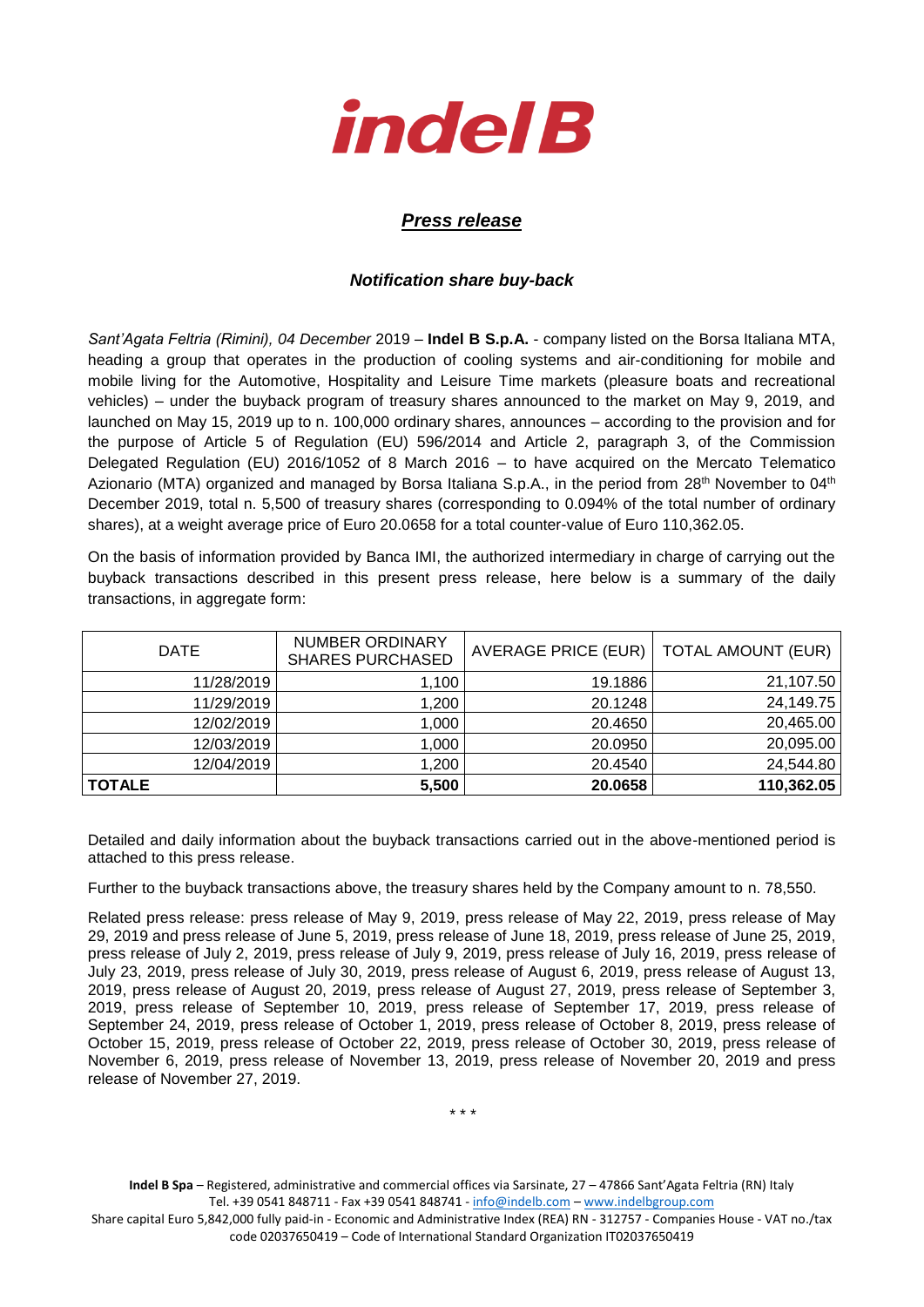This press release is available to the public at the Company's registered office, at Borsa Italiana, on the storage mechanism authorised by Consob "**1info**" [\(www.1info.it\)](file:///C:/Users/ddelietovollaro/AppData/Local/Microsoft/Windows/INetCache/Content.Outlook/T87B94UR/www.1info.it) and in the specific sections of the website [www.indelbgroup.com.](http://www.indelbgroup.com/)

\* \* \*

*Indel B S.p.A. is a company listed on the MTA segment of the Italian stock exchange and is controlled by AMP.FIN S.r.l., in turn held entirely by the Berloni family. Indel B S.p.A. heads an important Group that operates worldwide and*  has been active for the last 50 years in the mobile cooling sector applicable to the Automotive, Leisure time and *Hospitality cooling segments. The Group also operates in mobile climate control, with specific reference to the Automotive market, represented by commercial vehicles, minibuses, ambulances, agricultural and earth-moving machinery, and in the Cooling Appliances sector, which mainly comprises cellars for storing wine and small refrigerators for storing milk. The company has a market cap of approximately Euro 117 million.* 

## **Contact details**

| <i>INDEL B</i><br><b>POLYTEMS HIR</b><br><b>FAST-COM</b><br>Controller & IR<br>IR and Financial Disclosures<br><b>Media Relations</b><br>Consuelo Vagnini<br>Bianca Fersini Mastelloni<br>Paolo Santagostino<br>+39 0541 848 855<br>+39 06.69923324; +39 336742488<br>+39 349 3856585<br>consuelo.vagnini@indelb.com<br>b.fersini@polytemshir.it<br>paolo.santagostino@fast-com.it |  |
|------------------------------------------------------------------------------------------------------------------------------------------------------------------------------------------------------------------------------------------------------------------------------------------------------------------------------------------------------------------------------------|--|
|------------------------------------------------------------------------------------------------------------------------------------------------------------------------------------------------------------------------------------------------------------------------------------------------------------------------------------------------------------------------------------|--|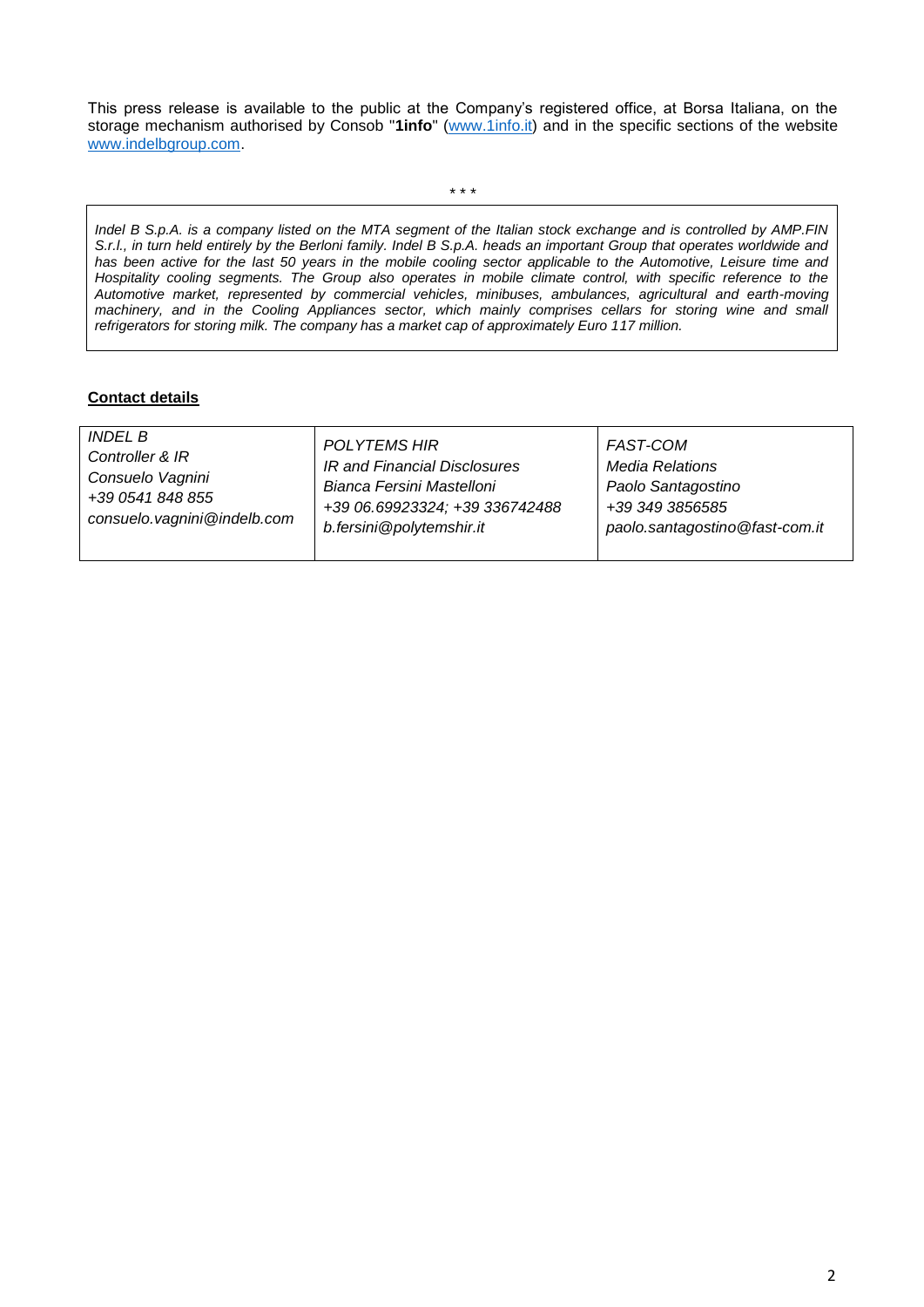## **Attached**

| Fill ID   | <b>Fill Date</b>    | <b>Fill Time</b> | <b>Fill Qty</b>           | <b>Fill Price</b> |
|-----------|---------------------|------------------|---------------------------|-------------------|
| AFPVejfnb | 28/11/2019          | 16:49:51         | 150                       | 19,2              |
| AFPVejfnX | 28/11/2019          | 16:49:47         | 150                       | 19,2              |
| AFPVejezT | 28/11/2019          | 16:35:02         | 200                       | 19,2              |
| AFPVejdKG | 28/11/2019          | 16:01:34         | 250                       | 19,2              |
| AFPVejROK | 28/11/2019          | 10:30:18         | 150                       | 19,15             |
| AFPVejPXv | 28/11/2019          | 09:55:16         | 100                       | 19,15             |
| AFPVejOsE | 28/11/2019          | 09:41:55         | 100                       | 19,2              |
|           |                     |                  |                           |                   |
| AFaOkWvtp | 29/11/2019          | 16:40:54         | 90                        | 20,5              |
| AFaOkWvto | 29/11/2019          | 16:40:54         | 60                        | 20,5              |
| AFaOkWvOM | 29/11/2019          | 16:28:51         | 100                       | 20,3              |
| AFaOkWv4E | 29/11/2019          | 16:22:45         | 150                       | 20,3              |
| AFaOkWujv | 29/11/2019          | 16:14:43         | 44                        | 20,2              |
| AFaOkWuOA | 29/11/2019          | 16:07:23         | 50                        | 20,2              |
| AFaOkWtvq | 29/11/2019          | 15:54:39         | 56                        | 20,2              |
| AFaOkWsmz | 29/11/2019          | 15:27:20         | 100                       | 20,2              |
| AFaOkWmzl | 29/11/2019          | 12:19:35         | 31                        | 20                |
| AFaOkWmzm | 29/11/2019          | 12:19:35         | 50                        | 19,95             |
| AFaOkWmzC | 29/11/2019          | 12:19:06         | 19                        | 20                |
| AFaOkWILD | 29/11/2019          | 11:34:45         | 80                        | 20                |
| AFaOkWIET | 29/11/2019          | 11:31:47         | 200                       | 20,1              |
| AFaOkWI5e | 29/11/2019          | 11:26:46         | 20                        | 20                |
| AFaOkWkG2 | 29/11/2019          | 11:04:47         | 19                        | 20                |
| AFaOkWhEr | 29/11/2019          | 09:57:09         | 31                        | 19,75             |
| AFaOkWeqc | 29/11/2019          | 09:11:26         | 100                       | 19,4              |
|           |                     |                  |                           |                   |
| AG76NFUPh | 02/12/2019          | 16:23:59         | 150                       | 20,6              |
| AG76NFT3P | 02/12/2019 16:03:18 |                  | 150                       | 20.4              |
| AG76NFQoS | 02/12/2019          | 15:18:16         | 18                        | 20,3              |
| AG76NFQoT | 02/12/2019          | 15:18:16         | 150                       | 20,3              |
| AG76NFNjo | 02/12/2019          | 14:04:45         | $\ensuremath{\mathsf{3}}$ | 20,3              |
| AG76NFNEq | 02/12/2019          | 13:47:01         | 30                        | 20,3              |
| AG76NFNAx | 02/12/2019          | 13:45:31         | 63                        | 20,3              |
| AG76NFNAy | 02/12/2019          | 13:45:31         | 136                       | 20,3              |
| AG76NFFHi | 02/12/2019          | 10:45:49         | 150                       | 20,5              |
| AG76NFAQc | 02/12/2019          | 09:19:12         | 105                       | 20,8              |
| AG76NFAQd | 02/12/2019          | 09:19:12         | 45                        | 20,8              |
|           |                     |                  |                           |                   |
| AGImh1rcE | 03/12/2019          | 17:03:43         | 100                       | 20                |
| AGImh1rYW | 03/12/2019          | 17:02:51         | 200                       | 20                |
| AGImh1q4y | 03/12/2019          | 16:35:38         | 150                       | 20                |

**Indel B Spa** – Registered, administrative and commercial offices via Sarsinate, 27 – 47866 Sant'Agata Feltria (RN) Italy Tel. +39 0541 848711 - Fax +39 0541 848741 - [info@indelb.com](mailto:info@indelb.com) – [www.indelbgroup.com](http://www.indelbgroup.com/)

Share capital Euro 5,842,000 fully paid-in - Economic and Administrative Index (REA) RN - 312757 - Companies House - VAT no./tax code 02037650419 – Code of International Standard Organization IT02037650419